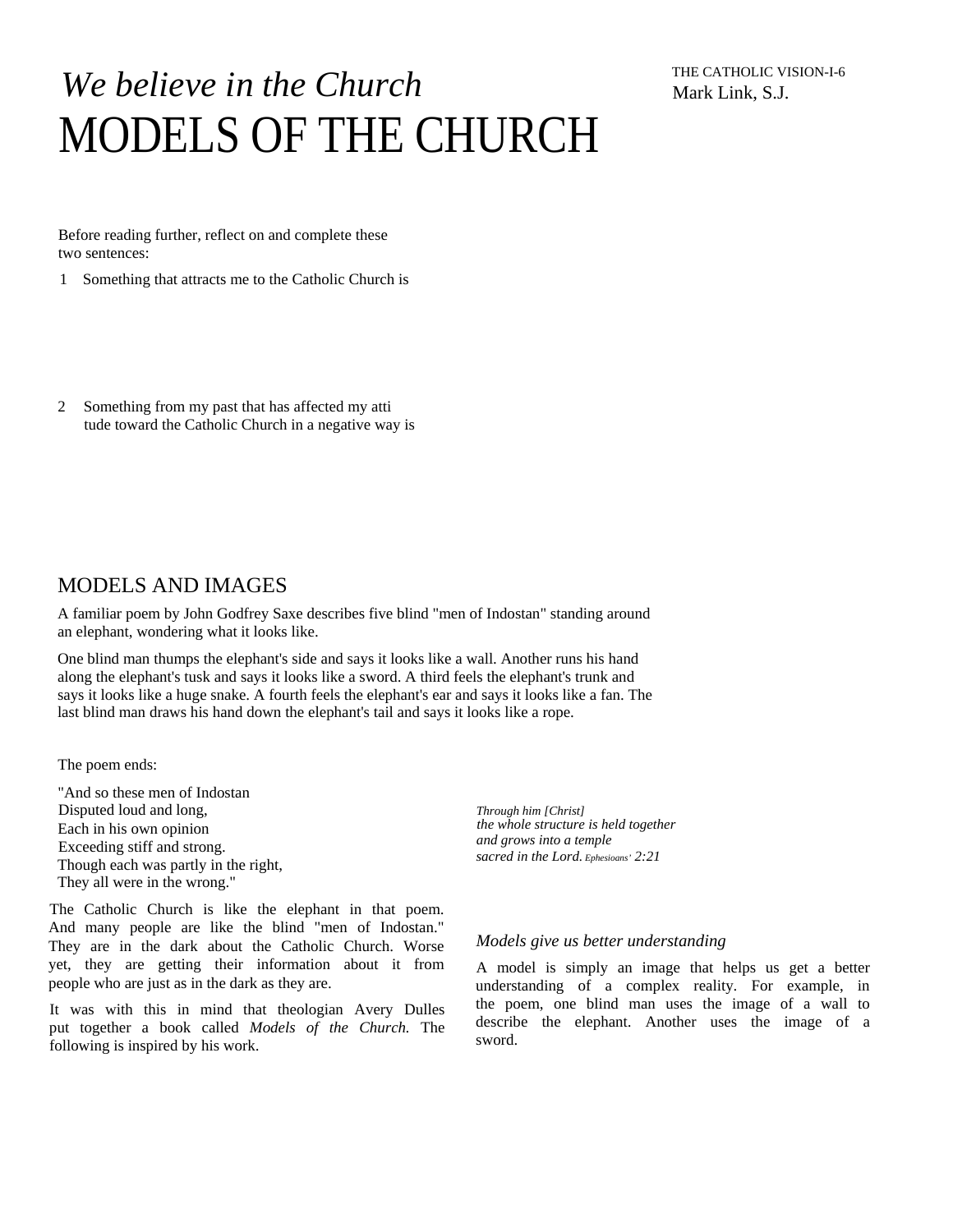Jesus used images and models to help people get a

better understanding of the kingdom of God. For example, Jesus said it was like a tiny mustard seed that grows into a large tree. It was like yeast that is put into a

batch of dough to make it rise. it was also like a perfect pearl that a merchant found, and upon finding it, he sold everything he owned to purchase it.

## *Models must be used in clusters*

A single image or model, by itself can lead to a distortion of reality, just as a single blind man's view led to a distorted view of the elephant. That is why models must be used in clusters, just as Jesus used them this way to describe God's kingdom.

Scientists make extensive use of models. Take the electron. No one has ever seen an electron. Scientists simply give this name to a consistent set of events that happen in certain circumstances. They sometimes treat the electron as a wave, and sometimes, as a particle. What they can't explain by one model, they can often explain by the other.

The same is true of Catholics. They make extensive use of models to give people a better appreciation of the Church. Certain models explain certain realities about it better than do other models. The key to a better understanding of the Church is to keep all of the models in perspective.

There are six models, especially, that Catholics use to describe the Church. Each makes a unique contribution to our understanding of this complex and mysterious reality. These six models are:

- community of disciples,
- herald of the Gospel,
- community of grace,
- institution.
- basic sacrament, and
- servant.

# COMMUNITY OF DISCIPLES

A religious persecution in 1980 left a large area of Guatemala without priests. Many Catholics in this area, however, continued to meet each Sunday in their churches. Describing these Sunday meetings, Fernando Bermudez writes:

"There are communities where all confess their sins together, aloud, kneeling, everyone at once, then sing-

ing a song asking God's forgiveness."

*Death and Resurrection* in *Guatemala* 

After this reconciliation service, a lay leader reads a Bible passage and explains it the best he or she can. Then the leader invites the others to share what mean ing the passage holds for them.

Once a month, all communities send a representative to a part of Guatemala where priests are still permitted to function. Traveling as much as eighteen hours on foot, the representatives celebrate the Mass in the name of their parish. The altar is covered with baskets of bread that is to become the Eucharist. After the Mass, the parish representatives carry the Eucharist back home to their brothers and sisters.

In time, the authorities went a step further and closed all the churches in the area. But the people refused to stop gathering. Bermudez writes:

"Native Christians have a strong sense of community. They know full well that Christ is present wherever two or more are gathered together in his name... . So

they said, 'If they forbid us to meet in the chapels, we shall gather under the trees of the wood or in the caves of the mountains.'"

## *The Church is a community of faith*

The Church communities that Bermudez describes give us an insight into the Church model called the community of disciples. This model is simply that of a community of Jesus' disciples who gather in Jesus' name to witness to their faith that "Christ has died, Christ is risen, Christ will come again."

This model recalls the very early Christian communities that are described in the Acts of the Apostles. They too were persecuted. They too were filled with the spirit of Jesus in a way seldom realized in contemporary Christian communities. They too were adjusting to a new style of worship and leadership that had to be developed to replace the style to which they had been accustomed as Jews.

A strength of this model is its openness to the Spirit, its readiness to grow, and its faith and trust in God. A weakness is that these communities tend to be too loosely structured and too timid. They tend to lack the sense of direction and leadership that Jesus intended his Church to have.

# HERALD OF THE GOSPEL

The Scottish theologian William Barclay tells a beautiful story of an old African chief attending Christian services one Sunday morning. Tears came to his eyes as he watched members of the Ngoni, Senga, and Turnbuka tribes worshiping side by side.

Suddenly his mind flashed back to his boyhood, when he would watch Ngoni warriors, after a day's fighting, washing Senga and Tumbuka blood from their spears and bodies. That morning at the Eucharist the old chief understood as never before what Christianity is all about. It is God, calling all people, in and through Jesus, to put an end to all hostility and to live as one family.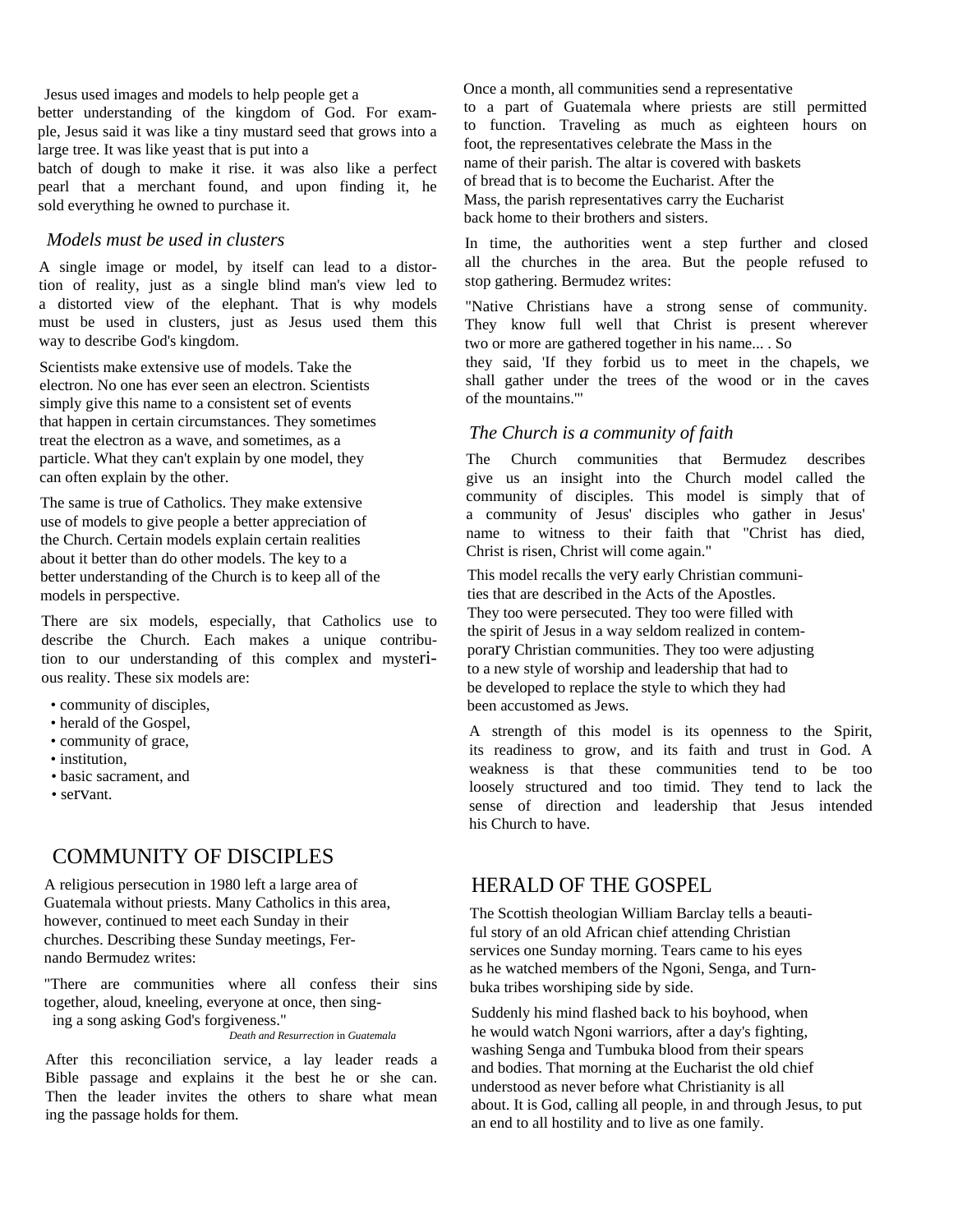#### *The Church has a message*

This story helps us understand a model of the Church that we call herald of the Gospel. The primary focus of this model is God's word. The primary mission of this model is to proclaim the good news that God calls all peoples to live in harmony as God's family. Through the death and resurrection of Jesus, we have all been made brothers and sisters.

A strength of this model is its focus on God's word as being the source of Christian faith and life. A weakness is a tendency to focus so intensely on God's word that it leads to a biblical fundamentalism that becomes blind to tradition and neglects the sacramental dimension of the Church.

# COMMUNITY OF GRACE

This model of the Church grows out of several biblical images. One is the image of the "people of God," who are called to be holy as God is holy (Leviticus 20:26). Under this image, the Church is seen as the new Israel of the new covenant (I Peter 2:9-10). Another biblical image is the vine and the branches. Jesus said, "I am the vine, you are the branches" (John 15:5). A third image is Paul's metaphor of the Church as the body of Christ. Christ is the head of the body; his disciples are its members (Ephesians 4:15-16).

#### *The Church is a communion of life*

These biblical images stress the mutual union, concern, and dependence of Church members upon Christ and one another. They also stress the headship that Christ exercises over the entire body. He is the source of the Church's life and activity.

A strength of this model is its focus on the communion of divine life (grace) that unites members to Christ and to one another. A weakness is that this strong focus on the communion of life could eclipse the Church's obligation to reach out to those not yet a part of this graced existence.

## INSTITUTION

This model goes back to that memorable day at Caesarea Philippi, when Jesus turned to Peter and said: "You are Peter, and upon this rock I will build my

church... I will give you the keys to the kingdom of heaven. Whatever you bind on earth shall be bound in heaven; and whatever you loose on earth shall be loosed in heaven." Matthew 16:18-19

This is one of the most amazing passages in the New Testament. For it shows Jesus sharing his own divine

power and authority with Peter. Peter is given special power and authority in Jesus' Church. Peter's special status explains why he is always first on the list of Apostles (Luke 6:14-16). It also explains why Peter exercises a special leadership in Church matters (Acts  $1:15$ ).

## *The Church is hierarchical*

This model of the Church stresses the fact that the Church is not a democratic society. It was instituted as a hierarchical community. Ultimate responsibility for leadership rests on those whom Jesus commissioned to shepherd the flock of his followers.

A strength of this model is its organization, high visibility, and clear identity. A weakness is its tendency to become dictatorial, bureaucratic, and clerically top heavy.

# BASIC SACRAMENT

Jesus said to Philip, "Whoever has seen me has seen the Father" (John 14:9). These words of Jesus explain why some theologians call him the "sacrament of

God's presence." Jesus made God present in gospel times in a way that people could see, hear, and touch.

## *The Church makes Jesus present*

Similarly, the Church is the "sacrament of Jesus' presence." It makes Jesus present in a way that we can see, hear, and touch. Jesus said, "Where two or three are gathered together in my name, there am I in the midst of them" (Matthew 18:20). Through his Church, Jesus continues to teach, heal, and forgive people in a way that our human condition can relate to.

A strength of this model is its respect for our human condition. It recognizes that we have bodies as well as spirits. It acknowledges that we need tangible manifestations of God's presence-and tangible ways to respond to this presence. A weakness of this model is that its use of ritual can deteriorate into formality, even superstition.

## SERVANT

This model is beautifully described in the opening paragraph of a pastoral letter issued by Cardinal Richard Cushing, when he was bishop of Boston. The letter reads:

"Jesus came not only to proclaim the coming of the kingdom, but also to give himself for its realization. He came to serve, to heal, to reconcile, to bind up wounds. Jesus, we may say, is in an exceptional way